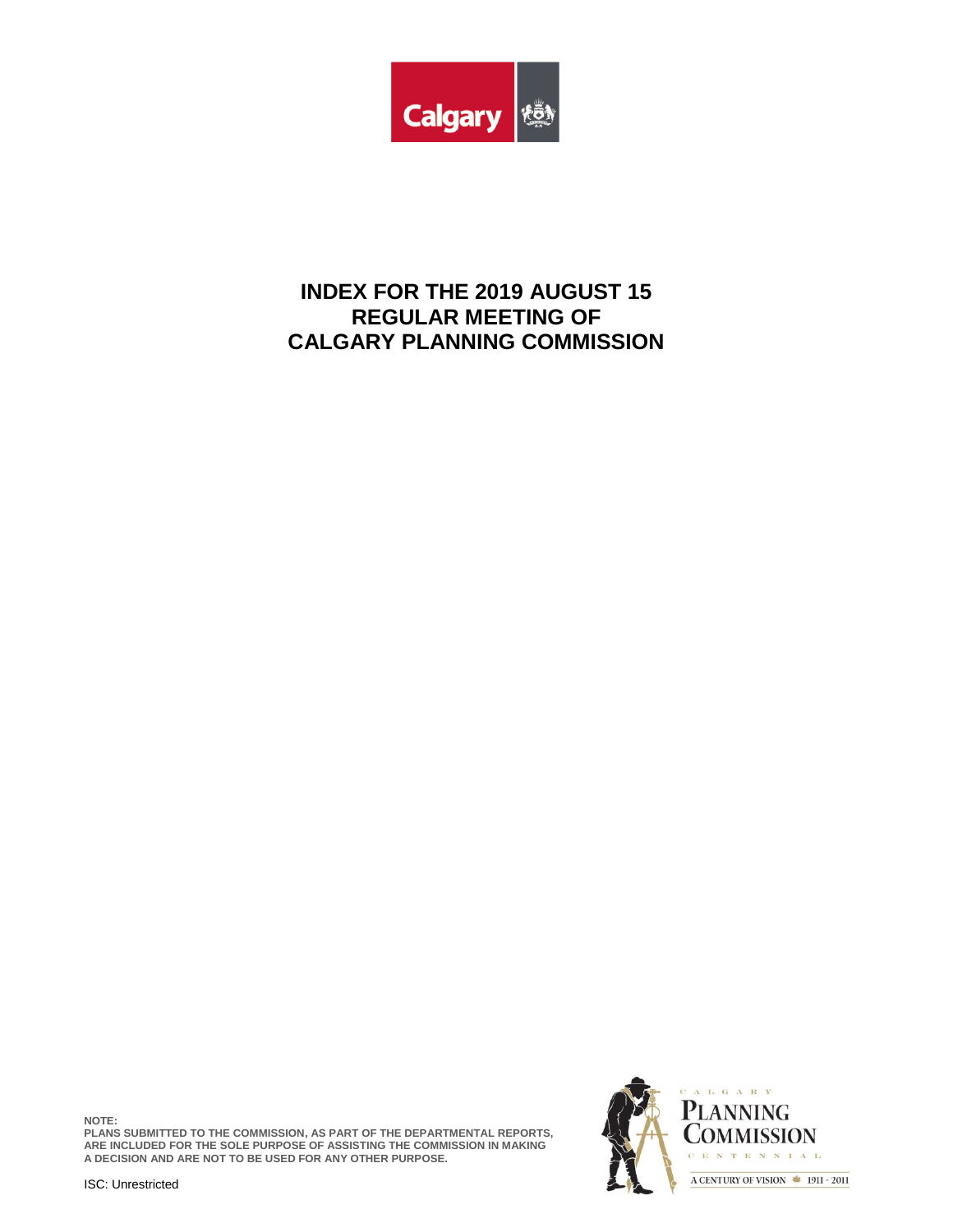### **CONSENT AGENDA**

| <b>ITEM NO.: 5.3</b>                  | Matt Rockley                                         |                                                                |
|---------------------------------------|------------------------------------------------------|----------------------------------------------------------------|
| <b>COMMUNITY:</b>                     | Banff Trail (Ward 7)                                 |                                                                |
| <b>FILE NUMBER:</b>                   | LOC2019-0057 (CPC2019-0981)                          |                                                                |
| PROPOSED POLICY AMENDMENT:            | Amendment to the Banff Trail Area Redevelopment Plan |                                                                |
| <b>PROPOSED REDESIGNATION:</b>        | From:                                                | Residential – Contextual One / Two Dwelling<br>(R-C2) District |
|                                       | To:                                                  | Residential - Grade-Oriented Infill (R-CG)<br><b>District</b>  |
| <b>MUNICIPAL ADDRESS:</b>             |                                                      | 2707 - 23 Street NW                                            |
| <b>APPLICANT:</b>                     | N+N Design Studio                                    |                                                                |
| <b>OWNER:</b>                         | Mingce Wu                                            |                                                                |
| <b>ADMINISTRATION RECOMMENDATION:</b> | <b>APPROVAL</b>                                      |                                                                |

| <b>ITEM NO.: 5.4</b>                  | Miguela Jacinto                         |
|---------------------------------------|-----------------------------------------|
| <b>COMMUNITY:</b>                     | Inglewood (Ward 9)                      |
| <b>FILE NUMBER:</b>                   | SB2019-0137 (CPC2019-0983)              |
| <b>PROPOSED DISPOSAL OF RESERVE:</b>  | 0.008 hectare $\pm$ (0.020 acre $\pm$ ) |
| <b>MUNICIPAL ADDRESS:</b>             | 712 - 19 Street SE                      |
| <b>APPLICANT:</b>                     | Stantec Geomatics Ltd                   |
| <b>OWNER:</b>                         | The City of Calgary                     |
| <b>ADMINISTRATION RECOMMENDATION:</b> | <b>APPROVAL</b>                         |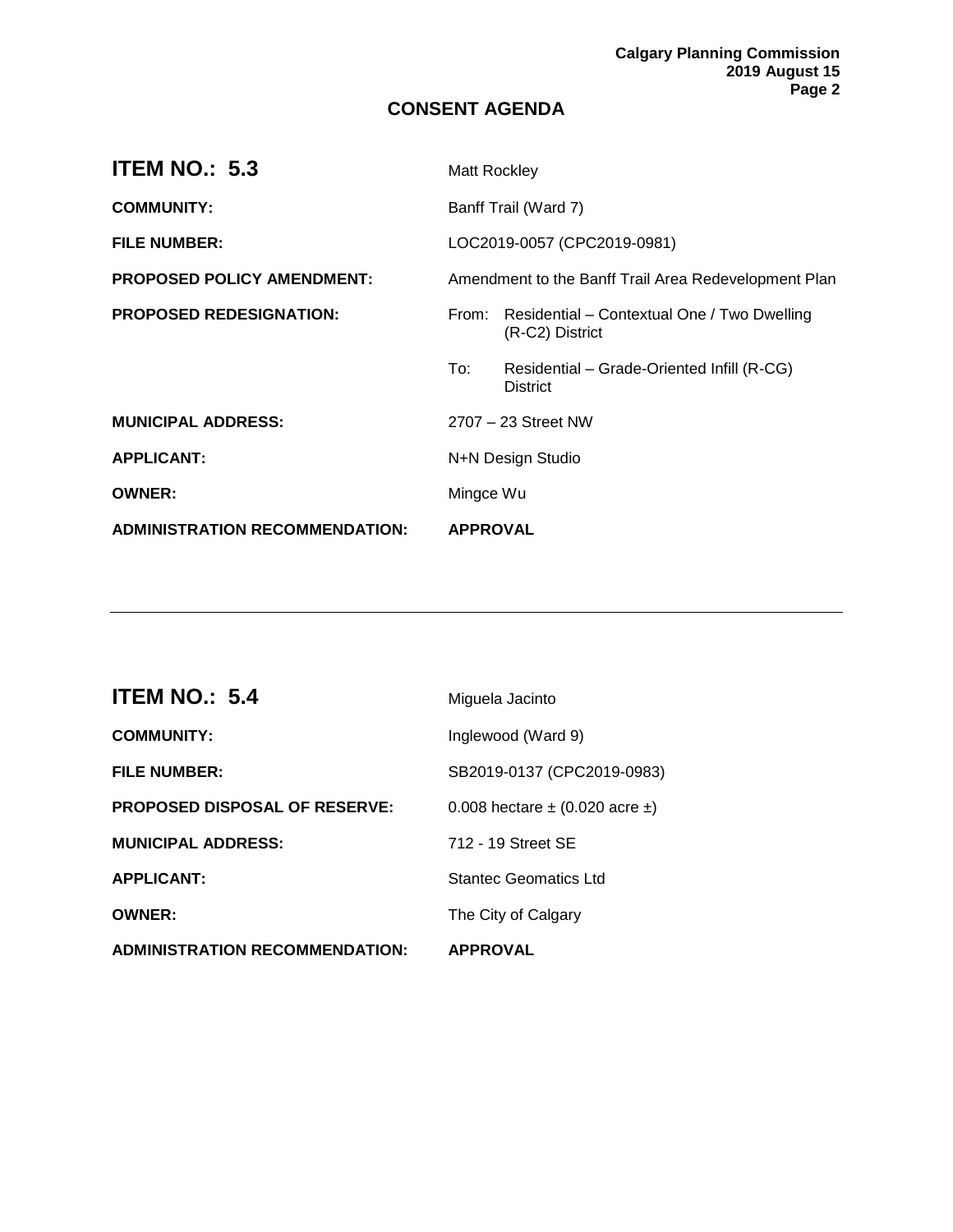## **PLANNING ITEMS**

| <b>ITEM NO.: 7.2.1</b>                | Giyan Brenkman                            |                                                                          |
|---------------------------------------|-------------------------------------------|--------------------------------------------------------------------------|
| <b>COMMUNITY:</b>                     | Crescent Heights (Ward 7)                 |                                                                          |
| <b>FILE NUMBER:</b>                   | LOC2017-0369 (CPC2019-1023)               |                                                                          |
| <b>PROPOSED POLICY AMENDMENT:</b>     |                                           | Amendment to the Crescent Heights Area<br>Redevelopment Plan             |
| <b>PROPOSED REDESIGNATION:</b>        |                                           | From: Commercial - Corridor 2 f1.0h10 (C-COR2<br>f1.0h10) District       |
|                                       | To:                                       | Multi-Residential - Contextual Medium Profile<br>(M C2f2.0d180) District |
| <b>MUNICIPAL ADDRESS:</b>             |                                           | $336 - 8$ Avenue NE                                                      |
| <b>APPLICANT:</b>                     |                                           | <b>Rick Balbi Architects</b>                                             |
| <b>OWNER:</b>                         | 2111356 Alberta Ltd. (Nagesh Subramaniam) |                                                                          |
| <b>ADMINISTRATION RECOMMENDATION:</b> | <b>APPROVAL</b>                           |                                                                          |

| <b>ITEM NO.: 7.2.2</b>                | <b>Brad Bevill</b>                            |
|---------------------------------------|-----------------------------------------------|
| <b>COMMUNITY:</b>                     | Franklin Industrial (Ward 10)                 |
| <b>FILE NUMBER:</b>                   | LOC2019-0063 (CPC2019-0976)                   |
| <b>PROPOSED REDESIGNATION:</b>        | From: Industrial - General (I-G) District     |
|                                       | Industrial – Commercial (I-C) District<br>To: |
| <b>MUNICIPAL ADDRESS:</b>             | 640, 720 and 820 - 28 Street NE               |
| <b>APPLICANT:</b>                     | <b>Urban Systems</b>                          |
| <b>OWNER:</b>                         | CCP Canmarc GP Ltd                            |
| <b>ADMINISTRATION RECOMMENDATION:</b> | <b>APPROVAL</b>                               |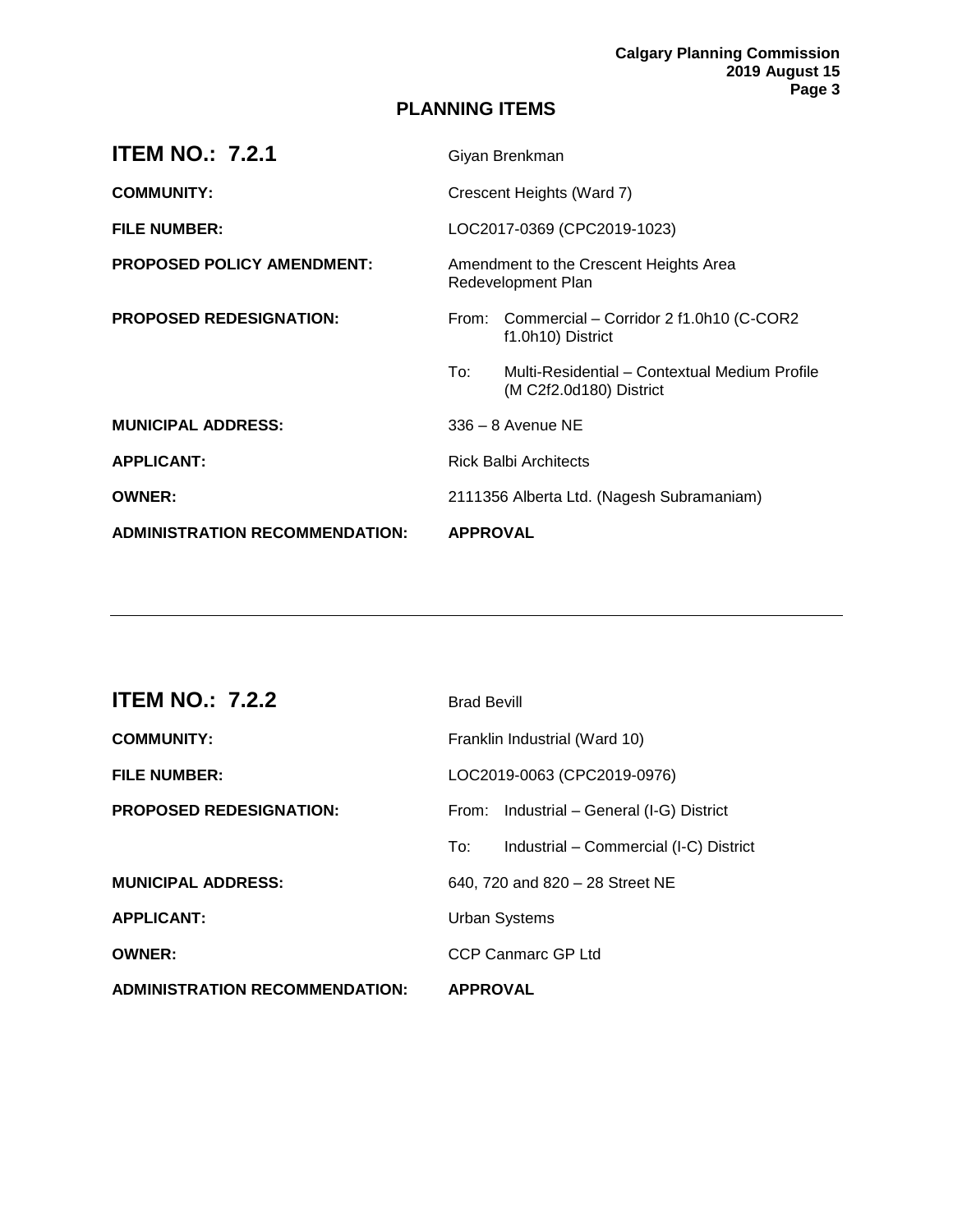| <b>ADMINISTRATION RECOMMENDATION:</b> | <b>APPROVAL</b>                            |
|---------------------------------------|--------------------------------------------|
| <b>OWNER:</b>                         | 2196618 Alberta Ltd. (Ajeetpal Brar)       |
| <b>APPLICANT:</b>                     | <b>B&amp;A Planning Group</b>              |
| <b>MUNICIPAL ADDRESS:</b>             | $7717 - 84$ Street SE                      |
|                                       | Industrial - General (I-G) District<br>To: |
| <b>PROPOSED REDESIGNATION:</b>        | From: Industrial – Outdoor (I-O) District  |
| <b>FILE NUMBER:</b>                   | LOC2019-0078 (CPC2019-0984)                |
| <b>COMMUNITY:</b>                     | Residual Sub-Area 9K (Ward 9)              |
| <b>ITEM NO.: 7.2.3</b>                | Stephanie Loria                            |

| <b>ITEM NO.: 7.2.4</b>                | Stephanie Loria<br>(related to Item 7.2.5) |                                                                                                                                                                                                                                                                                                                                                                                                                                          |
|---------------------------------------|--------------------------------------------|------------------------------------------------------------------------------------------------------------------------------------------------------------------------------------------------------------------------------------------------------------------------------------------------------------------------------------------------------------------------------------------------------------------------------------------|
| <b>COMMUNITY:</b>                     | Hotchkiss (Ward 12)                        |                                                                                                                                                                                                                                                                                                                                                                                                                                          |
| <b>FILE NUMBER:</b>                   | LOC2016-0115 (CPC2019-1016)                |                                                                                                                                                                                                                                                                                                                                                                                                                                          |
| <b>PROPOSED REDESIGNATION:</b>        |                                            | From: Special Purpose - Future Urban Development<br>(S-FUD) District                                                                                                                                                                                                                                                                                                                                                                     |
|                                       | To:                                        | Residential – Low Density Mixed Housing (R-G)<br>District, Residential - Low Density Mixed<br>Housing (R-Gm) District, Multi-Residential -<br>Medium Profile (M-2d100) District, Commercial<br>- Community 1 (C-C1) District, Special Purpose<br>- School, Park and Community Reserve (S-<br>SPR) District, Special Purpose - City and<br>Regional Infrastructure (S-CRI) District and<br>Special Purpose - Urban Nature (S-UN) District |
| <b>MUNICIPAL ADDRESS:</b>             |                                            | 15665 - 104 Street SE                                                                                                                                                                                                                                                                                                                                                                                                                    |
| <b>APPLICANT:</b>                     |                                            | <b>B&amp;A Planning Group</b>                                                                                                                                                                                                                                                                                                                                                                                                            |
| <b>OWNER:</b>                         | South Shepard Communities Inc              |                                                                                                                                                                                                                                                                                                                                                                                                                                          |
| <b>ADMINISTRATION RECOMMENDATION:</b> | <b>APPROVAL</b>                            |                                                                                                                                                                                                                                                                                                                                                                                                                                          |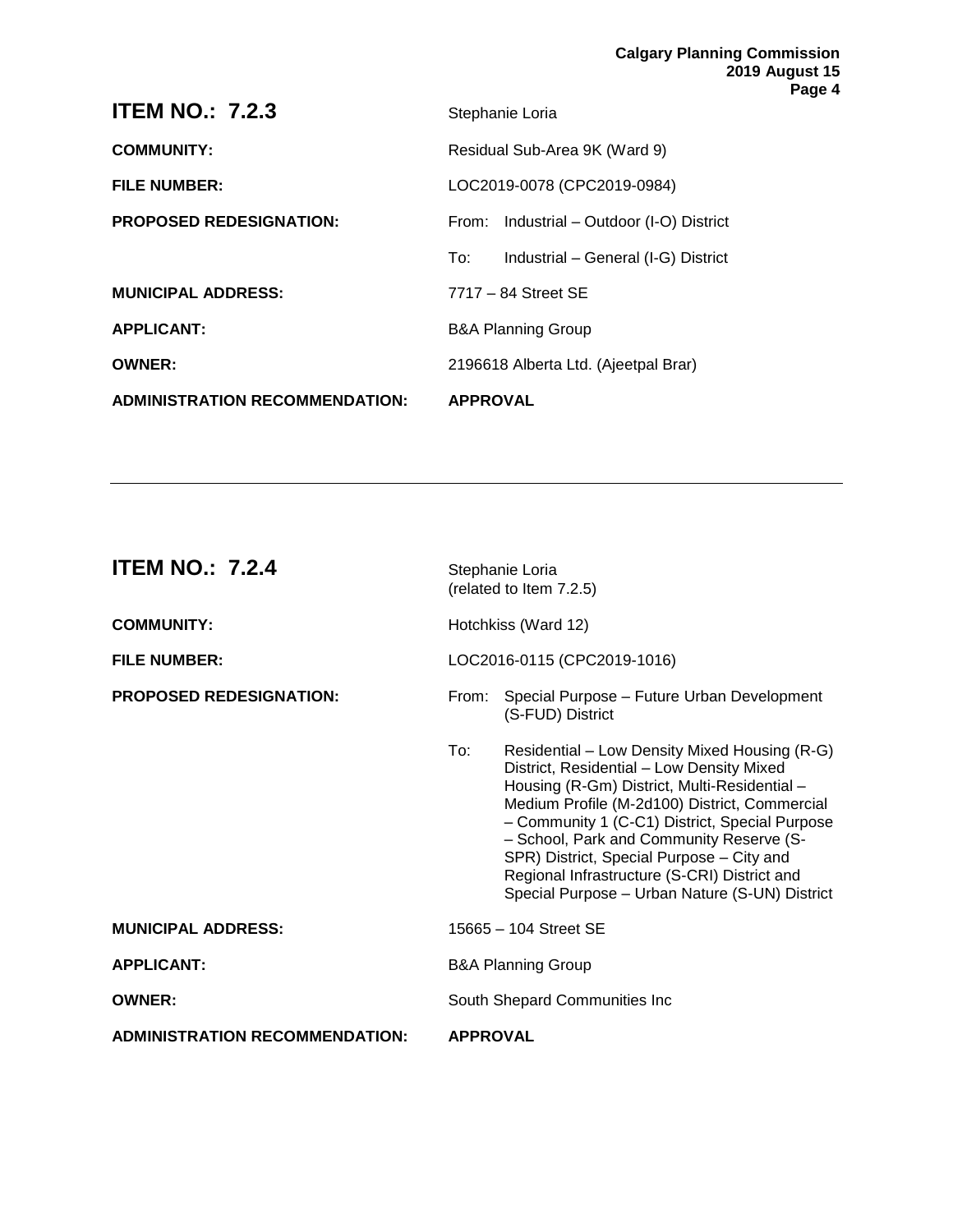| <b>ADMINISTRATION RECOMMENDATION:</b> | <b>APPROVAL</b>                                           |
|---------------------------------------|-----------------------------------------------------------|
| <b>OWNER:</b>                         | South Shepard Communities Inc.                            |
| <b>APPLICANT:</b>                     | <b>B&amp;A Planning Group</b>                             |
| <b>MUNICIPAL ADDRESS:</b>             | 15665 - 104 Street SE                                     |
| <b>PROPOSED OUTLINE PLAN:</b>         | Subdivision of 59.76 hectares $\pm$ (147.67 acres $\pm$ ) |
| <b>FILE NUMBER:</b>                   | LOC2016-0115(OP) (CPC2019-0986)                           |
| <b>COMMUNITY:</b>                     | Hotchkiss (Ward 12)                                       |
| <b>ITEM NO.: 7.2.5</b>                | Stephanie Loria<br>(related to Item 7.2.4)                |

| <b>ITEM NO.: 7.2.6</b>                | Chris Wolfe                         | (related to Item 7.2.7)                                                                                                                                                                                                                            |
|---------------------------------------|-------------------------------------|----------------------------------------------------------------------------------------------------------------------------------------------------------------------------------------------------------------------------------------------------|
| <b>COMMUNITY:</b>                     |                                     | Legacy (Ward 14)                                                                                                                                                                                                                                   |
| <b>FILE NUMBER:</b>                   |                                     | LOC2016-0161 (CPC2019-0889)                                                                                                                                                                                                                        |
| <b>PROPOSED REDESIGNATION:</b>        | From:                               | Multi-Residential – At Grade Housing (M-G)<br>District, Residential - Narrow Parcel One<br>Dwelling (R-1N) District, Residential - One<br>Dwelling (R-1s) District and Special Purpose -<br>Urban Nature (S-UN) District                           |
|                                       | To:                                 | Residential – Low Density Mixed Housing (R-G)<br>District, Residential - Low Density Mixed<br>Housing (R-Gm) District, Multi-Residential - Low<br>Profile Support Commercial (M-X1) District and<br>Special Purpose - Urban Nature (S-UN) District |
| <b>MUNICIPAL ADDRESS:</b>             |                                     | 22200 - 28 Street SE                                                                                                                                                                                                                               |
| <b>APPLICANT:</b>                     |                                     | <b>Stantec Consulting</b>                                                                                                                                                                                                                          |
| <b>OWNER:</b>                         | <b>West Pine Creek Developments</b> |                                                                                                                                                                                                                                                    |
| <b>ADMINISTRATION RECOMMENDATION:</b> | <b>APPROVAL</b>                     |                                                                                                                                                                                                                                                    |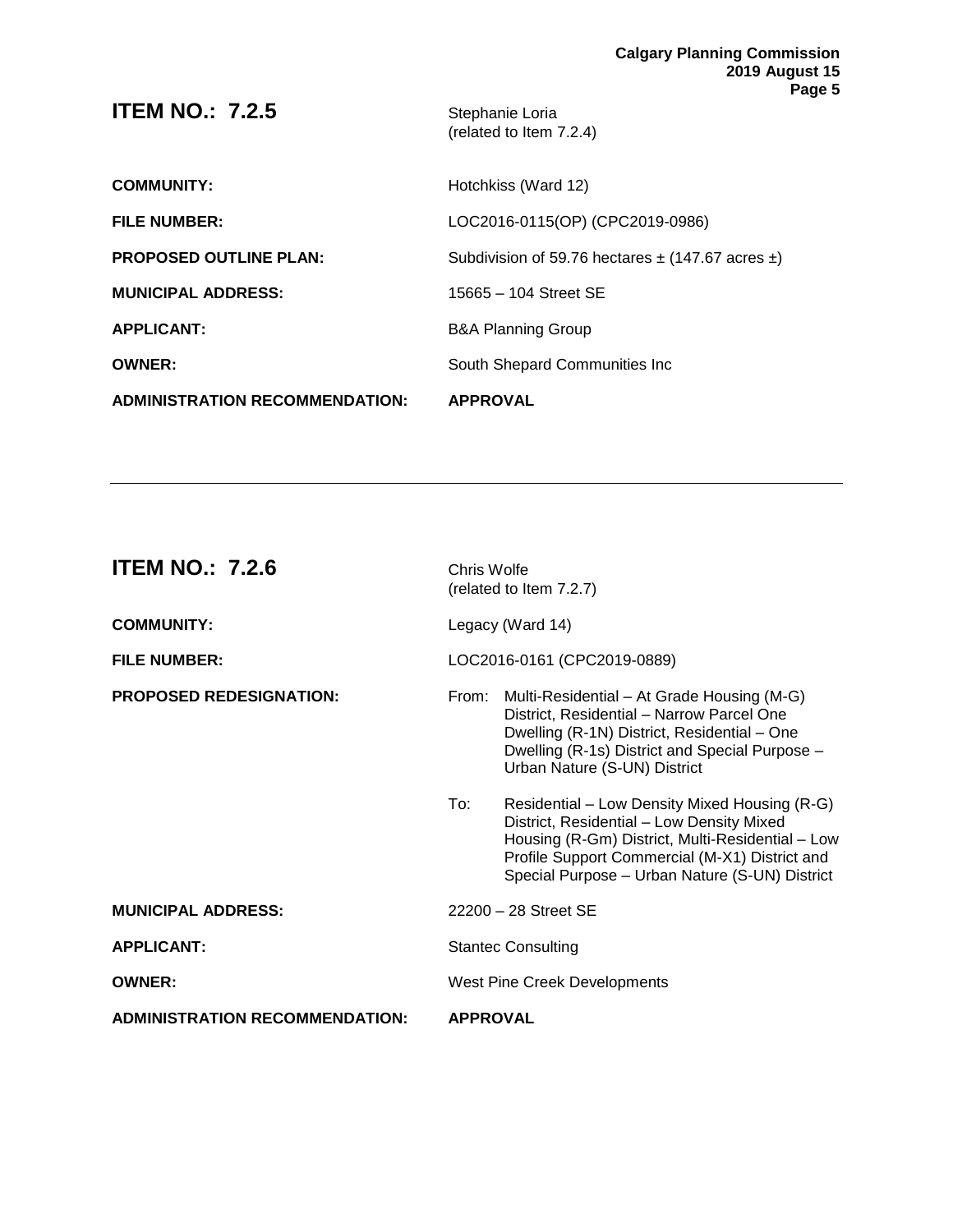| <b>ADMINISTRATION RECOMMENDATION:</b> | <b>APPROVAL</b>                                          |
|---------------------------------------|----------------------------------------------------------|
| <b>OWNER:</b>                         | West Pine Creek Developments                             |
| <b>APPLICANT:</b>                     | <b>Stantec Consulting</b>                                |
| <b>MUNICIPAL ADDRESS:</b>             | 22200 - 28 Street SE                                     |
| <b>PROPOSED OUTLINE PLAN:</b>         | Subdivision of 23.10 hectares $\pm$ (57.09 acres $\pm$ ) |
| <b>FILE NUMBER:</b>                   | LOC2016-0161(OP) (CPC2019-0884)                          |
| <b>COMMUNITY:</b>                     | Legacy (Ward 14)                                         |
| <b>ITEM NO.: 7.2.7</b>                | Chris Wolfe<br>(related to Item 7.2.6)                   |

| <b>ITEM NO.: 7.2.8</b>                | Kristen Wishlow/Jarred Friedman<br>(related to Item 7.2.9) |                                                                                                                                                                                                                                                                        |
|---------------------------------------|------------------------------------------------------------|------------------------------------------------------------------------------------------------------------------------------------------------------------------------------------------------------------------------------------------------------------------------|
| <b>COMMUNITY:</b>                     | Pine Creek (Ward 13)                                       |                                                                                                                                                                                                                                                                        |
| <b>FILE NUMBER:</b>                   | LOC2018-0176 (CPC2019-0972)                                |                                                                                                                                                                                                                                                                        |
| <b>PROPOSED REDESIGNATION:</b>        | From:                                                      | Special Purpose - Future Urban Development<br>(S-FUD) District                                                                                                                                                                                                         |
|                                       | To:                                                        | Residential - Low Density Multiple Dwelling (R-<br>2M) District, Residential - Low Density Mixed<br>Housing (R-G) District, Residential - Low<br>Density Mixed Housing (R-Gm) District and<br>Special Purpose - School, Park and Community<br>Reserve (S-SPR) District |
| <b>MUNICIPAL ADDRESS:</b>             |                                                            | 135 - 210 Avenue SE                                                                                                                                                                                                                                                    |
| <b>APPLICANT:</b>                     | <b>B&amp;A Planning Group</b>                              |                                                                                                                                                                                                                                                                        |
| <b>OWNER:</b>                         | 1976186 Alberta Ltd (Gerry Isbister)                       |                                                                                                                                                                                                                                                                        |
| <b>ADMINISTRATION RECOMMENDATION:</b> | <b>APPROVAL</b>                                            |                                                                                                                                                                                                                                                                        |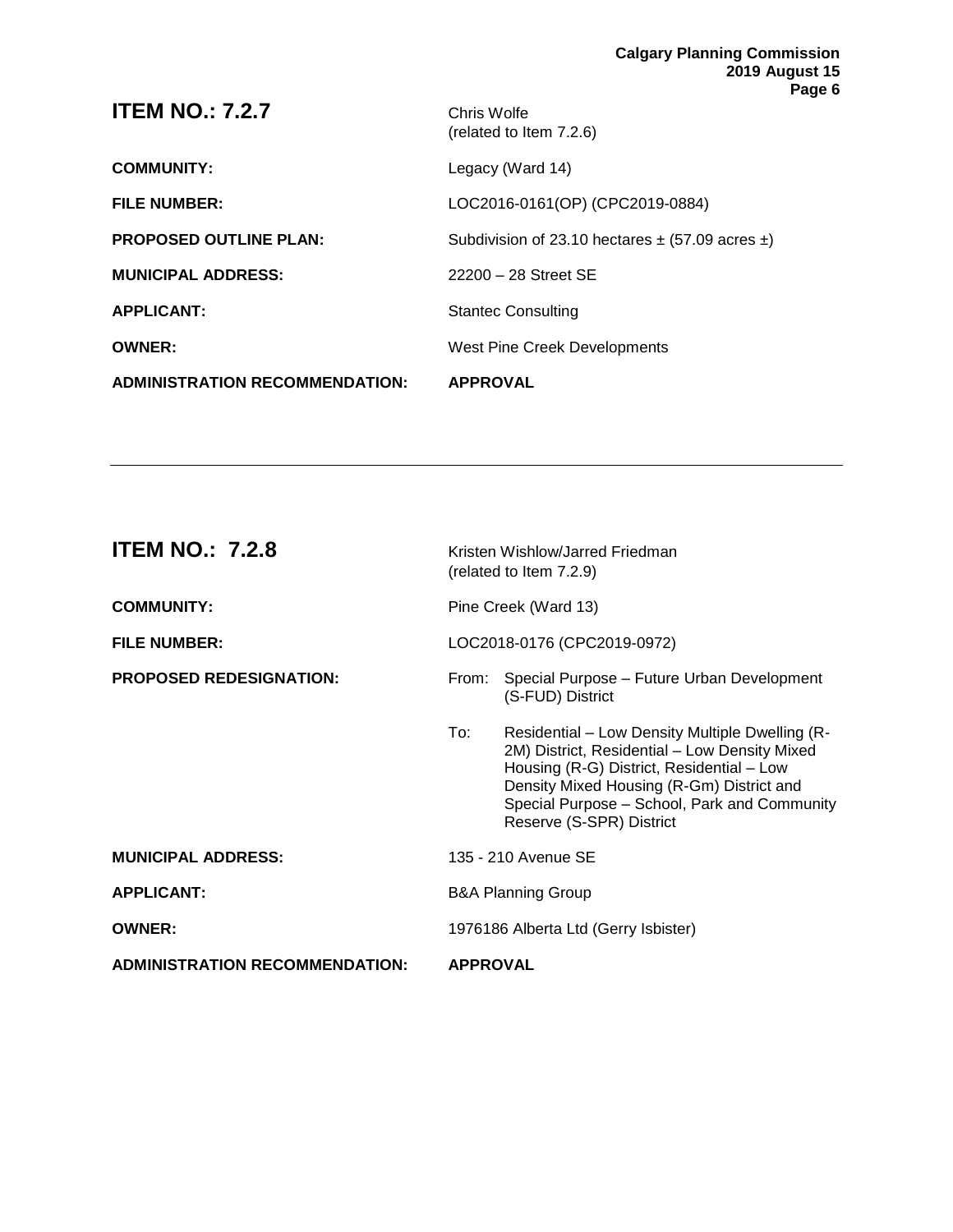| <b>ITEM NO.: 7.2.9</b>                | Kristen Wishlow/Jarred Friedman<br>(related to Item 7.2.8) |
|---------------------------------------|------------------------------------------------------------|
| <b>COMMUNITY:</b>                     | Pine Creek (Ward 13)                                       |
| <b>FILE NUMBER:</b>                   | LOC2018-0176(OP) (CPC2019-0973)                            |
| <b>PROPOSED OUTLINE PLAN:</b>         | Subdivision of 16.20 hectares $\pm$ (40.03 acres $\pm$ )   |
| <b>MUNICIPAL ADDRESS:</b>             | 135 - 210 Avenue SE                                        |
| <b>APPLICANT:</b>                     | <b>B&amp;A Planning Group</b>                              |
| <b>OWNER:</b>                         | 1976186 Alberta Ltd (Gerry Isbister)                       |
| <b>ADMINISTRATION RECOMMENDATION:</b> | <b>APPROVAL</b>                                            |

| <b>ITEM NO.: 7.2.10</b>               | Morgan Huber/John Hall<br>(related to Item 7.2.11)     |  |
|---------------------------------------|--------------------------------------------------------|--|
| <b>COMMUNITY:</b>                     | Springbank Hill (Ward 6)                               |  |
| <b>FILE NUMBER:</b>                   | LOC2018-0227 (CPC2019-0991)                            |  |
| <b>PROPOSED REDESIGNATION:</b>        | From: DC Direct Control District                       |  |
|                                       | Residential – One / Two Dwelling (R-2) District<br>To: |  |
| <b>MUNICIPAL ADDRESS:</b>             | 30 Elveden Drive SW                                    |  |
| <b>APPLICANT:</b>                     | <b>Situated Consulting Co</b>                          |  |
| <b>OWNER:</b>                         | 2138719 Alberta Ltd (Leef Living)                      |  |
| <b>ADMINISTRATION RECOMMENDATION:</b> | <b>APPROVAL</b>                                        |  |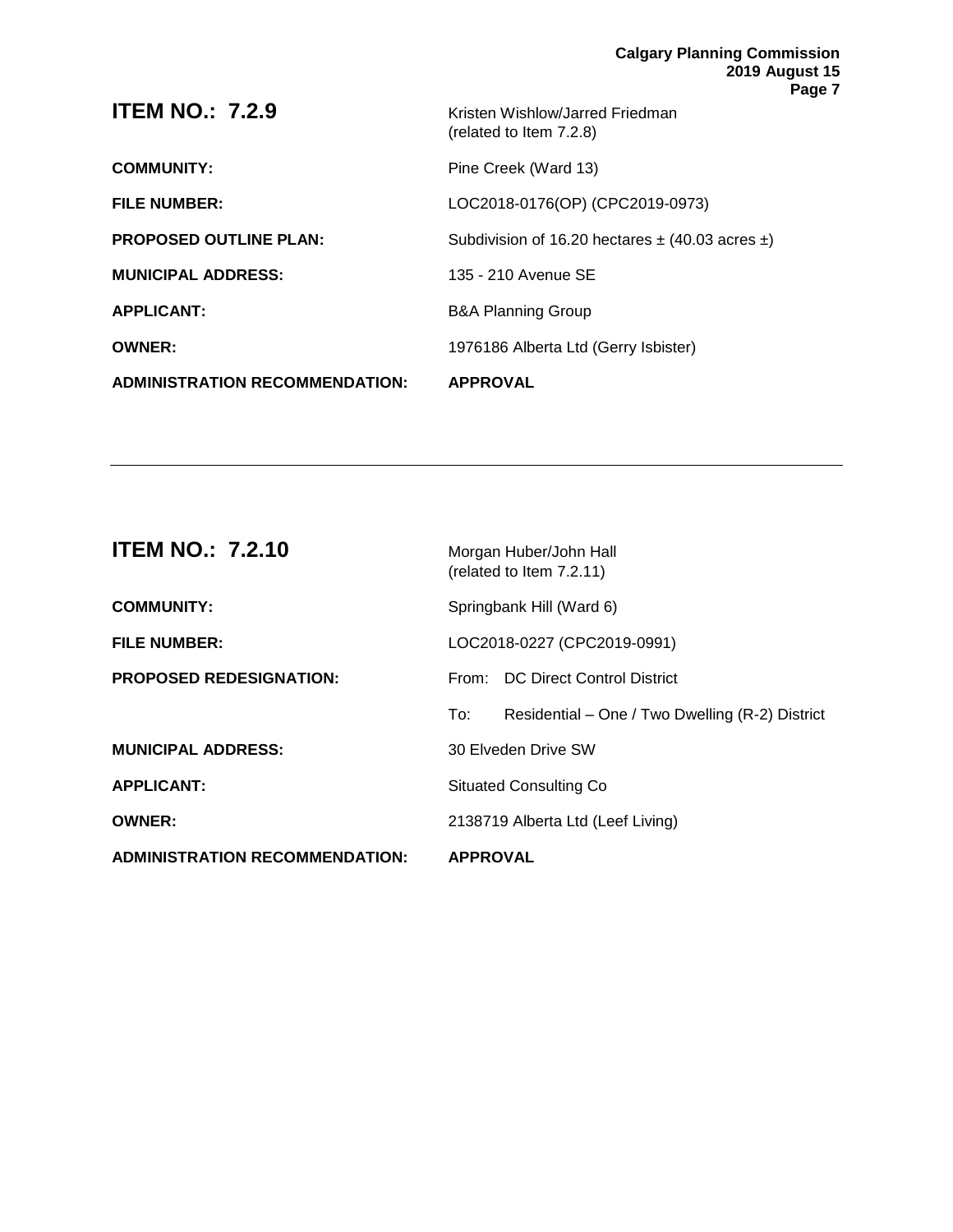| <b>ADMINISTRATION RECOMMENDATION:</b> | <b>APPROVAL</b>                                        |
|---------------------------------------|--------------------------------------------------------|
| <b>OWNER:</b>                         | 2138719 Alberta Ltd (Leef Living)                      |
| <b>APPLICANT:</b>                     | <b>Situated Consulting Co</b>                          |
| <b>MUNICIPAL ADDRESS:</b>             | 30 Elveden Drive SW                                    |
| <b>PROPOSED OUTLINE PLAN:</b>         | Subdivision of 1.31 hectares $\pm$ (3.23 acres $\pm$ ) |
| <b>FILE NUMBER:</b>                   | LOC2018-0227(OP) (CPC2019-0992)                        |
| <b>COMMUNITY:</b>                     | Springbank Hill (Ward 6)                               |
| <b>ITEM NO.: 7.2.11</b>               | Morgan Huber/John Hall<br>(related to Item 7.2.10)     |

| <b>ITEM NO.: 7.2.12</b>               |                                                                 | Morgan Huber/John Hall<br>(related to Item 7.2.13)                                                                                                                            |
|---------------------------------------|-----------------------------------------------------------------|-------------------------------------------------------------------------------------------------------------------------------------------------------------------------------|
| <b>COMMUNITY:</b>                     | Springbank Hill (Ward 6)                                        |                                                                                                                                                                               |
| <b>FILE NUMBER:</b>                   | LOC2018-0135 (CPC2019-0989)                                     |                                                                                                                                                                               |
| <b>PROPOSED REDESIGNATION:</b>        | From:                                                           | <b>DC Direct Control District</b>                                                                                                                                             |
|                                       | To:                                                             | Residential – One Dwelling (R-1s) District,<br>Special Purpose - Urban Nature (S-UN) District<br>and Special Purpose - School, Park and<br>Community Reserve (S-SPR) District |
| <b>MUNICIPAL ADDRESS:</b>             |                                                                 | 2758 - 85 Street SW                                                                                                                                                           |
| <b>APPLICANT:</b>                     |                                                                 | Deborah Schlaak                                                                                                                                                               |
| <b>OWNER:</b>                         | Deborah Schlaak<br>James Schlaak<br>Heritage Ag Enterprises Ltd |                                                                                                                                                                               |
| <b>ADMINISTRATION RECOMMENDATION:</b> | <b>APPROVAL</b>                                                 |                                                                                                                                                                               |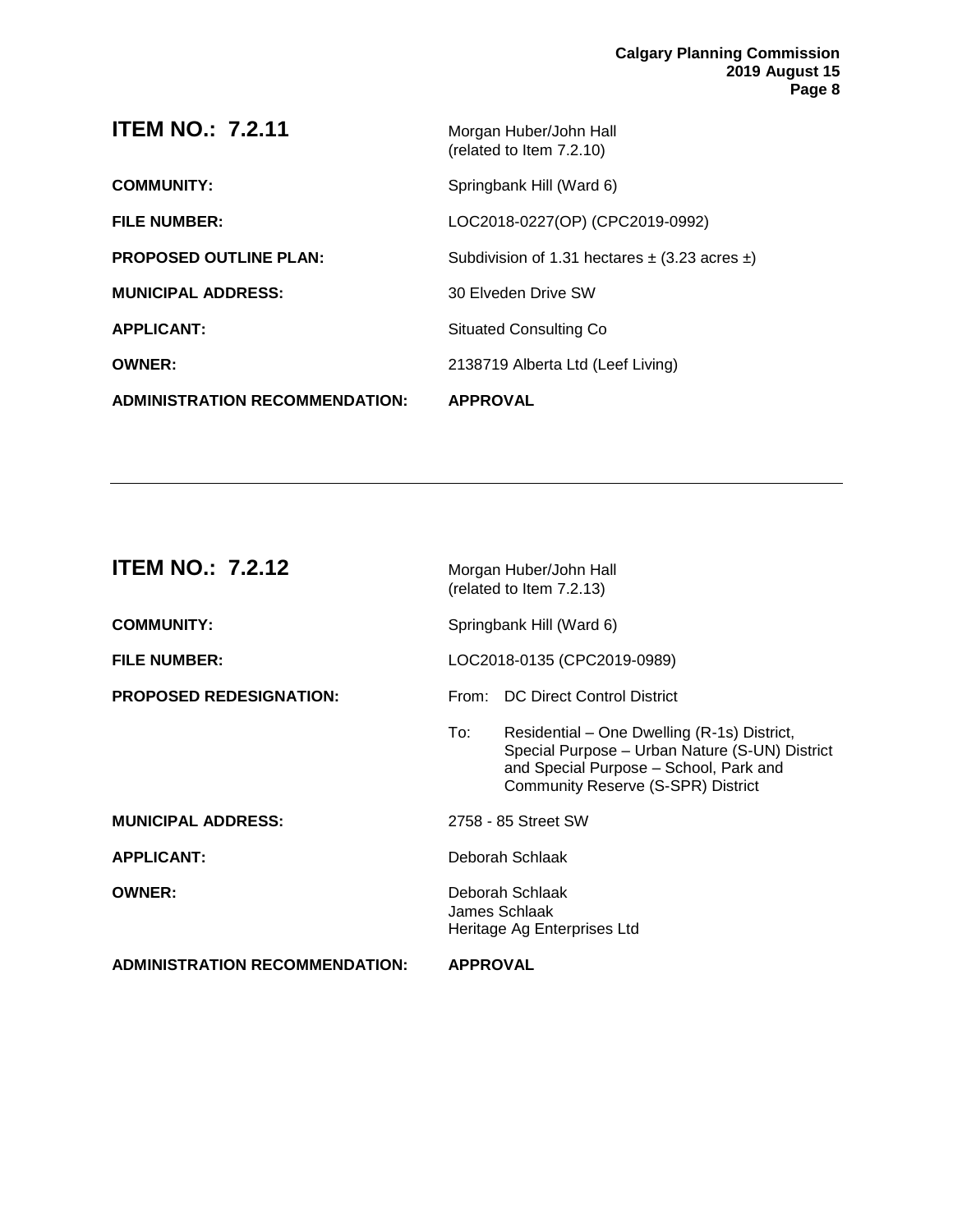| <b>ADMINISTRATION RECOMMENDATION:</b> | <b>APPROVAL</b>                                                 |
|---------------------------------------|-----------------------------------------------------------------|
| <b>OWNER:</b>                         | Deborah Schlaak<br>James Schlaak<br>Heritage Ag Enterprises Ltd |
| <b>APPLICANT:</b>                     | Deborah Schlaak                                                 |
| <b>MUNICIPAL ADDRESS:</b>             | 2758 - 85 Street SW                                             |
| <b>PROPOSED OUTLINE PLAN:</b>         | Subdivision of 1.26 hectares $\pm$ (3.12 acres $\pm$ )          |
| <b>FILE NUMBER:</b>                   | LOC2018-0135(OP) (CPC2019-0990)                                 |
| <b>COMMUNITY:</b>                     | Springbank Hill (Ward 6)                                        |
| <b>ITEM NO.: 7.2.13</b>               | Morgan Huber/John Hall<br>(related to Item 7.2.12)              |